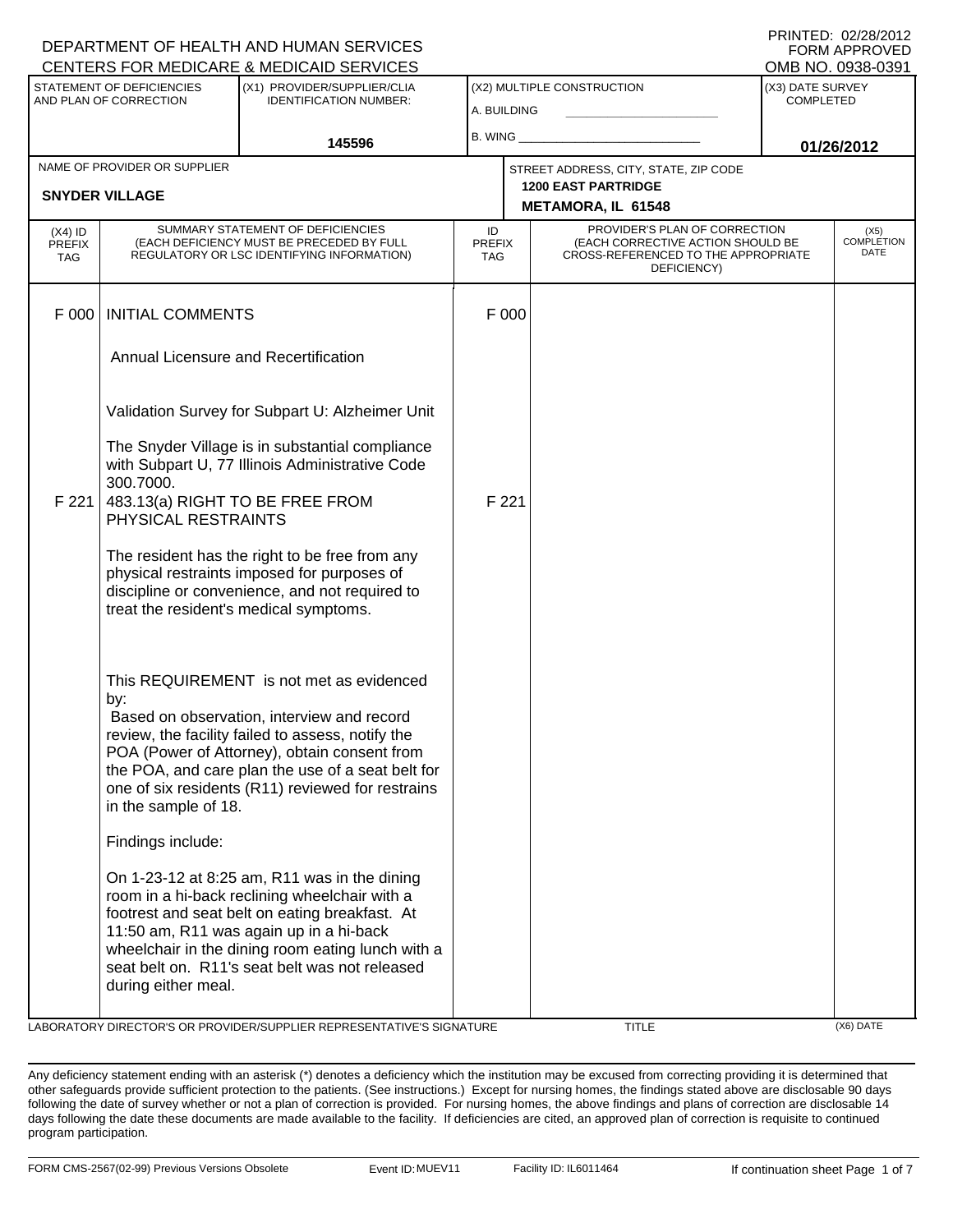## A. BUILDING (X1) PROVIDER/SUPPLIER/CLIA IDENTIFICATION NUMBER: STATEMENT OF DEFICIENCIES AND PLAN OF CORRECTION (X3) DATE SURVEY COMPLETED FORM APPROVED<br>OMB NO. 0938-0391 (X2) MULTIPLE CONSTRUCTION B. WING **\_\_\_\_\_\_\_\_\_\_\_\_\_\_\_\_\_\_\_\_\_\_** CENTERS FOR MEDICARE & MEDICAID SERVICES **145596 01/26/2012 METAMORA, IL 61548** NAME OF PROVIDER OR SUPPLIER STREET ADDRESS, CITY, STATE, ZIP CODE **SNYDER VILLAGE 1200 EAST PARTRIDGE** PROVIDER'S PLAN OF CORRECTION (EACH CORRECTIVE ACTION SHOULD BE CROSS-REFERENCED TO THE APPROPRIATE DEFICIENCY) (X5) COMPLETION DATE ID PREFIX TAG (X4) ID PREFIX TAG SUMMARY STATEMENT OF DEFICIENCIES (EACH DEFICIENCY MUST BE PRECEDED BY FULL REGULATORY OR LSC IDENTIFYING INFORMATION) F 221 Continued From page 1 F 221 On 1-24-11 at 9:20 am, Z1 (family of R11) stated she(Z1) was not aware R11 had a seat belt on. When asked if she (Z1) thought (R11) could release the seat belt, she (Z1) stated no. At this time, R11 did not respond to any questions nor was he able to release his seat belt on command. At 1:10 pm, E6 (Care Plan Coordinator/Power of Attorney for R11) stated she (E6) was not aware that R11 had a seat belt on. E6 stated she should have been notified about the seat belt use before it was started with R11. On 1-24-11 at 1:15 pm, E7 (LPN) stated she obtained an order for the seat belt on 1-16-12 based on a recommendation from the therapy department. On 1-26-12 at 9:45 am, E8 (Certified Occupational Therapy Assistant/COTA) stated R11 was being seen in therapy for several things including positioning. E8 had evaluated and recommended the use of a hi-back reclining wheelchair with a footrest/foot buddy for forward trunk flexion. On 1-13-12 and/or 1-14-12, E8 noticed R11 was wearing a seat belt. E8 talked with E7 (Licensed Practical Nurse/LPN) stating R11 had not been assessed for a seat belt nor did he have an order for a seat belt. E8 stated the CNA's (Certified Nursing Assistants) on the hall had started putting the seat belt on. When asked if R11 needed the seat belt, E8 responded, "not if staff would use the foot rest/foot buddy." E8 stated she did not know why staff was not using the foot rest/foot buddy. R11's current care plan dated 1-5-11 states only "self release seat belt" and does not contain any

FORM CMS-2567(02-99) Previous Versions Obsolete MuEV11 Event ID: MUEV11 Facility ID: IL6011464 If continuation sheet Page 2 of 7

DEPARTMENT OF HEALTH AND HUMAN SERVICES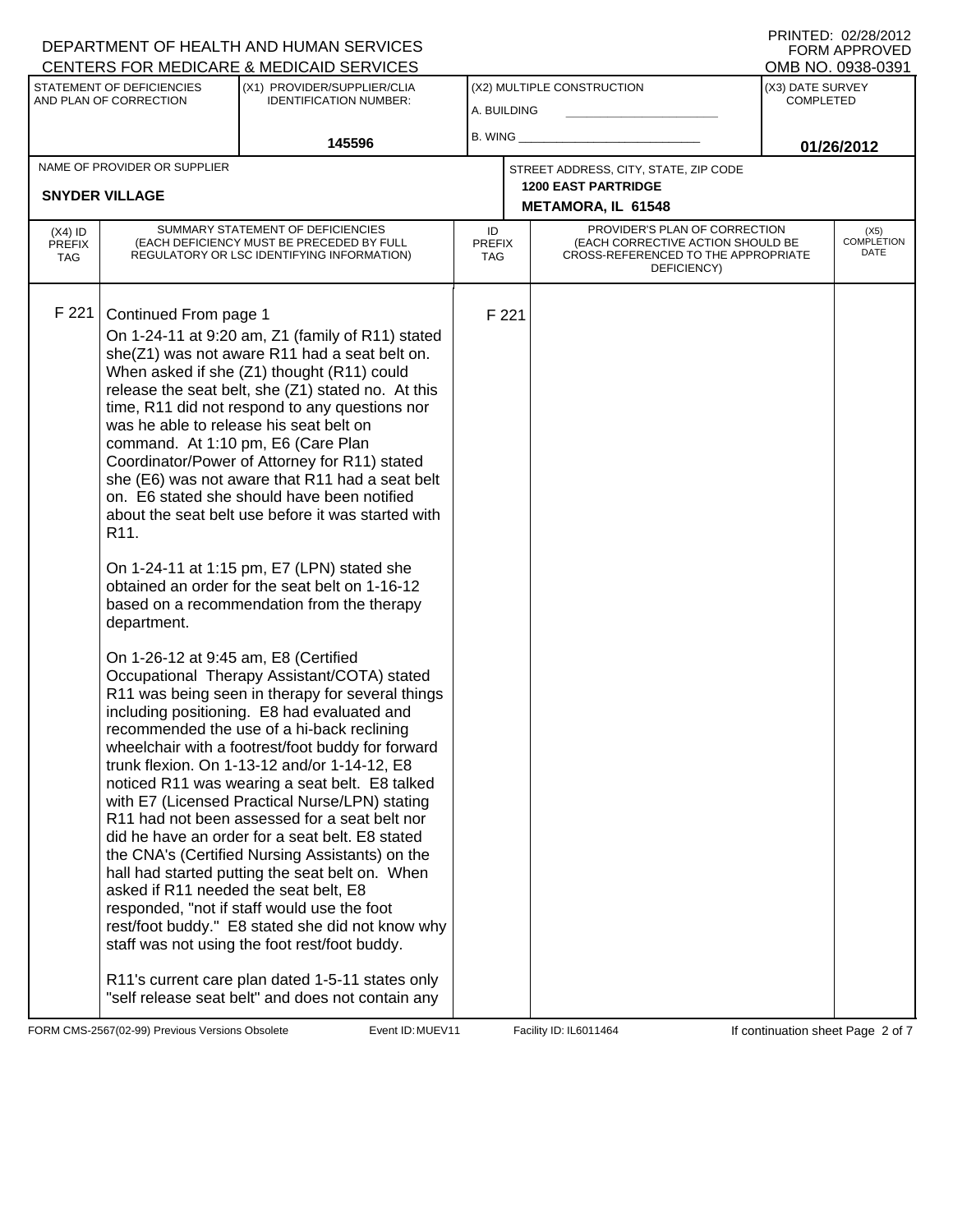|                                   |                                                                                                                                                                                                         | DEPARTMENT OF HEALTH AND HUMAN SERVICES<br>CENTERS FOR MEDICARE & MEDICAID SERVICES                                                                                                                                                                                                                                                                                                                                                                                                                                                                                                                                                                                                                  |                            |       |                                                                                                                          |                                      | FORM APPROVED<br>OMB NO. 0938-0391 |
|-----------------------------------|---------------------------------------------------------------------------------------------------------------------------------------------------------------------------------------------------------|------------------------------------------------------------------------------------------------------------------------------------------------------------------------------------------------------------------------------------------------------------------------------------------------------------------------------------------------------------------------------------------------------------------------------------------------------------------------------------------------------------------------------------------------------------------------------------------------------------------------------------------------------------------------------------------------------|----------------------------|-------|--------------------------------------------------------------------------------------------------------------------------|--------------------------------------|------------------------------------|
|                                   | STATEMENT OF DEFICIENCIES<br>AND PLAN OF CORRECTION                                                                                                                                                     | (X1) PROVIDER/SUPPLIER/CLIA<br><b>IDENTIFICATION NUMBER:</b>                                                                                                                                                                                                                                                                                                                                                                                                                                                                                                                                                                                                                                         | A. BUILDING                |       | (X2) MULTIPLE CONSTRUCTION                                                                                               | (X3) DATE SURVEY<br><b>COMPLETED</b> |                                    |
|                                   |                                                                                                                                                                                                         | 145596                                                                                                                                                                                                                                                                                                                                                                                                                                                                                                                                                                                                                                                                                               | $B.$ WING $\_$             |       |                                                                                                                          |                                      | 01/26/2012                         |
|                                   | NAME OF PROVIDER OR SUPPLIER                                                                                                                                                                            |                                                                                                                                                                                                                                                                                                                                                                                                                                                                                                                                                                                                                                                                                                      |                            |       | STREET ADDRESS, CITY, STATE, ZIP CODE                                                                                    |                                      |                                    |
|                                   | <b>SNYDER VILLAGE</b>                                                                                                                                                                                   |                                                                                                                                                                                                                                                                                                                                                                                                                                                                                                                                                                                                                                                                                                      |                            |       | <b>1200 EAST PARTRIDGE</b><br><b>METAMORA, IL 61548</b>                                                                  |                                      |                                    |
| $(X4)$ ID<br><b>PREFIX</b><br>TAG |                                                                                                                                                                                                         | SUMMARY STATEMENT OF DEFICIENCIES<br>(EACH DEFICIENCY MUST BE PRECEDED BY FULL<br>REGULATORY OR LSC IDENTIFYING INFORMATION)                                                                                                                                                                                                                                                                                                                                                                                                                                                                                                                                                                         | ID<br><b>PREFIX</b><br>TAG |       | PROVIDER'S PLAN OF CORRECTION<br>(EACH CORRECTIVE ACTION SHOULD BE<br>CROSS-REFERENCED TO THE APPROPRIATE<br>DEFICIENCY) |                                      | (X5)<br><b>COMPLETION</b><br>DATE  |
| F 221                             | Continued From page 2<br>the seat belt.                                                                                                                                                                 | interventions/reduction plan related to the use of                                                                                                                                                                                                                                                                                                                                                                                                                                                                                                                                                                                                                                                   |                            | F 221 |                                                                                                                          |                                      |                                    |
| F 279                             | staff and the need for restraint<br>physician, physical or occupational<br>restraint may be used."<br>483.20(d), 483.20(k)(1) DEVELOP<br><b>COMPREHENSIVE CARE PLANS</b><br>comprehensive plan of care. | Facility "Physical Restraint" policy revised 1-1-12<br>states "Resident must be assessed by licensed<br>determinedSelecting type of restrain: Consult<br>therapistHave consent signed by "medical<br>Power of Attorney, Must have a telephone<br>consent witnessed by 2 nurses. Must be signed<br>by POA (Power of Attorney) within 24 hours,<br>Record this on care planType of restrain,<br>Duration of use, Circumstances under which<br>A facility must use the results of the assessment<br>to develop, review and revise the resident's<br>The facility must develop a comprehensive care<br>plan for each resident that includes measurable<br>objectives and timetables to meet a resident's |                            | F 279 |                                                                                                                          |                                      |                                    |
|                                   | assessment.                                                                                                                                                                                             | medical, nursing, and mental and psychosocial<br>needs that are identified in the comprehensive<br>The care plan must describe the services that are<br>to be furnished to attain or maintain the resident's<br>highest practicable physical, mental, and                                                                                                                                                                                                                                                                                                                                                                                                                                            |                            |       |                                                                                                                          |                                      |                                    |
|                                   | under §483.10(b)(4).                                                                                                                                                                                    | psychosocial well-being as required under<br>§483.25; and any services that would otherwise<br>be required under §483.25 but are not provided<br>due to the resident's exercise of rights under<br>§483.10, including the right to refuse treatment                                                                                                                                                                                                                                                                                                                                                                                                                                                  |                            |       |                                                                                                                          |                                      |                                    |

FORM CMS-2567(02-99) Previous Versions Obsolete **MUEV11** Event ID: MUEV11 Facility ID: IL6011464 If continuation sheet Page 3 of 7

DEPARTMENT OF HEALTH AND HUMAN SERVICES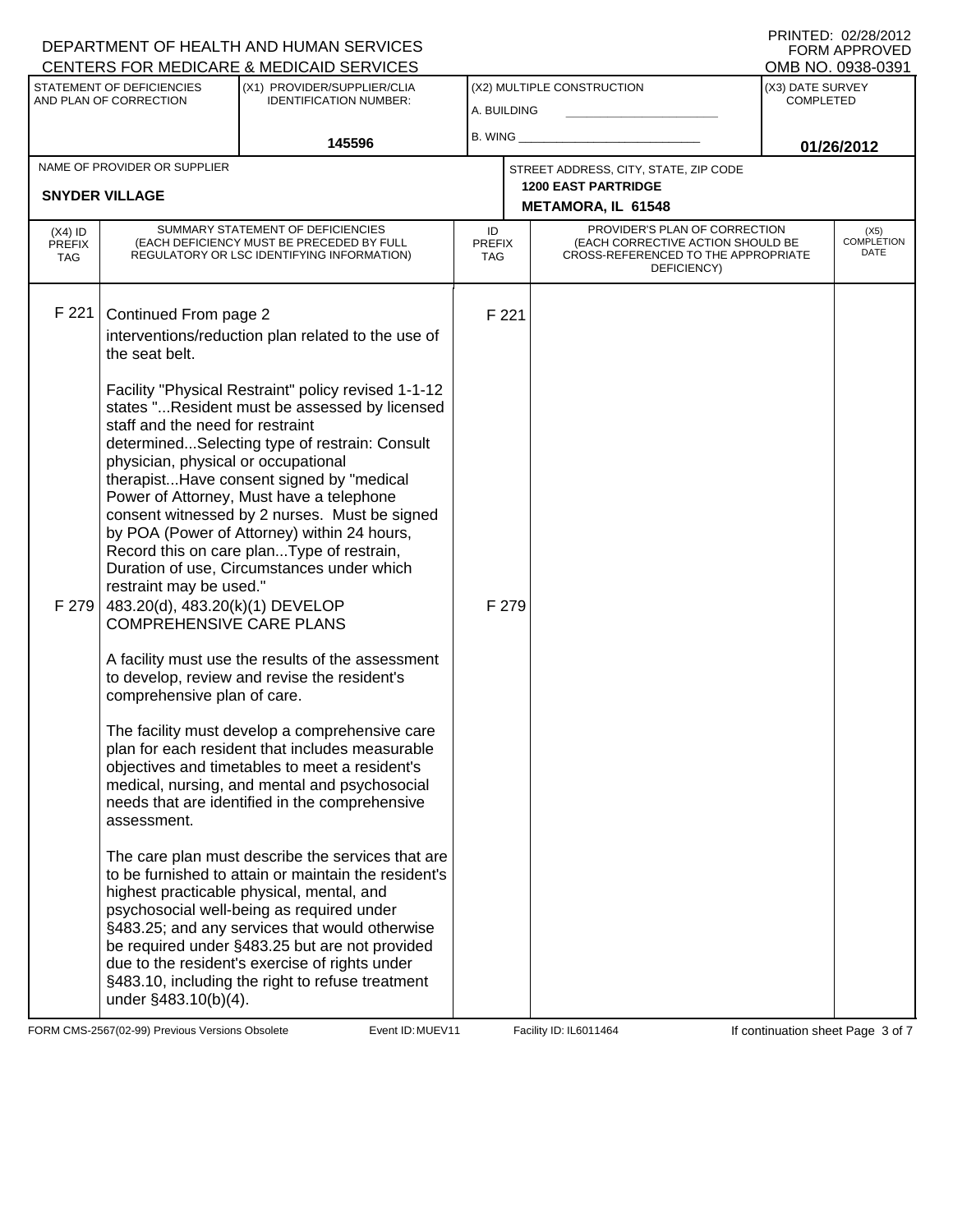|                                          |                                                                                                                     | DEPARTMENT OF HEALTH AND HUMAN SERVICES<br>CENTERS FOR MEDICARE & MEDICAID SERVICES                                                                                                                                                                                                                                                                                                                                                                                                                                                                                                                                                                                                                                                                                                                                                                                                                                                                                                                                                                                                                                                                                                                                                                                                                                                                                                   |                                   |       |                                                                                                                          |                                      | FNINTED. UZZOZUTZ<br><b>FORM APPROVED</b><br>OMB NO. 0938-0391 |
|------------------------------------------|---------------------------------------------------------------------------------------------------------------------|---------------------------------------------------------------------------------------------------------------------------------------------------------------------------------------------------------------------------------------------------------------------------------------------------------------------------------------------------------------------------------------------------------------------------------------------------------------------------------------------------------------------------------------------------------------------------------------------------------------------------------------------------------------------------------------------------------------------------------------------------------------------------------------------------------------------------------------------------------------------------------------------------------------------------------------------------------------------------------------------------------------------------------------------------------------------------------------------------------------------------------------------------------------------------------------------------------------------------------------------------------------------------------------------------------------------------------------------------------------------------------------|-----------------------------------|-------|--------------------------------------------------------------------------------------------------------------------------|--------------------------------------|----------------------------------------------------------------|
|                                          | STATEMENT OF DEFICIENCIES<br>(X1) PROVIDER/SUPPLIER/CLIA<br>AND PLAN OF CORRECTION<br><b>IDENTIFICATION NUMBER:</b> |                                                                                                                                                                                                                                                                                                                                                                                                                                                                                                                                                                                                                                                                                                                                                                                                                                                                                                                                                                                                                                                                                                                                                                                                                                                                                                                                                                                       | A. BUILDING                       |       | (X2) MULTIPLE CONSTRUCTION                                                                                               | (X3) DATE SURVEY<br><b>COMPLETED</b> |                                                                |
|                                          |                                                                                                                     | 145596                                                                                                                                                                                                                                                                                                                                                                                                                                                                                                                                                                                                                                                                                                                                                                                                                                                                                                                                                                                                                                                                                                                                                                                                                                                                                                                                                                                | B. WING                           |       |                                                                                                                          |                                      | 01/26/2012                                                     |
|                                          | NAME OF PROVIDER OR SUPPLIER                                                                                        |                                                                                                                                                                                                                                                                                                                                                                                                                                                                                                                                                                                                                                                                                                                                                                                                                                                                                                                                                                                                                                                                                                                                                                                                                                                                                                                                                                                       |                                   |       | STREET ADDRESS, CITY, STATE, ZIP CODE<br><b>1200 EAST PARTRIDGE</b>                                                      |                                      |                                                                |
|                                          | <b>SNYDER VILLAGE</b>                                                                                               |                                                                                                                                                                                                                                                                                                                                                                                                                                                                                                                                                                                                                                                                                                                                                                                                                                                                                                                                                                                                                                                                                                                                                                                                                                                                                                                                                                                       |                                   |       | <b>METAMORA, IL 61548</b>                                                                                                |                                      |                                                                |
| $(X4)$ ID<br><b>PREFIX</b><br><b>TAG</b> |                                                                                                                     | SUMMARY STATEMENT OF DEFICIENCIES<br>(EACH DEFICIENCY MUST BE PRECEDED BY FULL<br>REGULATORY OR LSC IDENTIFYING INFORMATION)                                                                                                                                                                                                                                                                                                                                                                                                                                                                                                                                                                                                                                                                                                                                                                                                                                                                                                                                                                                                                                                                                                                                                                                                                                                          | ID<br><b>PREFIX</b><br><b>TAG</b> |       | PROVIDER'S PLAN OF CORRECTION<br>(EACH CORRECTIVE ACTION SHOULD BE<br>CROSS-REFERENCED TO THE APPROPRIATE<br>DEFICIENCY) |                                      | (X5)<br><b>COMPLETION</b><br>DATE                              |
| F 279                                    | Continued From page 3                                                                                               |                                                                                                                                                                                                                                                                                                                                                                                                                                                                                                                                                                                                                                                                                                                                                                                                                                                                                                                                                                                                                                                                                                                                                                                                                                                                                                                                                                                       |                                   | F 279 |                                                                                                                          |                                      |                                                                |
|                                          | by:<br>Findings include:<br>meal.<br>the seat belt.                                                                 | This REQUIREMENT is not met as evidenced<br>Based on record review, observation and<br>interview the facility failed to revise the care<br>plans for two residents (R7, R11) reviewed for<br>restraints in the sample of 18 residents.<br>1. On 1-23-12 at 8:25 am, R11 was in the dining<br>room in a hi-back reclining wheelchair, foot rest<br>and seat belt on eating breakfast. At 11:50 am,<br>R11 was again up in a hi-back wheelchair in the<br>dining room eating lunch with a seat belt on.<br>R11's seat belt was not released during either<br>R11's current care plan dated 1-5-11 states only<br>"self release seat belt" and does not contain any<br>interventions/reduction plan related to the use of<br>On 1-24-11 at 9:20 am, Z1 (R11's family) stated<br>she (Z1) was not aware R11 had a seat belt on.<br>When asked if she (Z1) thought (R11) could<br>release the seat belt, she stated no. On 1-24-12<br>at 9:20 am R11 was unable to respond to any<br>questions and could not release the seat belt. At<br>1:10 pm, E6 (Care Plan Coordinator) stated she<br>was not aware that R11 was using a seat belt.<br>E6 stated since she (E6) did not know R11 had a<br>seat belt and she (E6) did not develop any care<br>plan interventions related to seat belt use.<br>2. On 1-23-12 at 11:20 am R7 was in a<br>wheelchair in the dining room with a lap buddy |                                   |       |                                                                                                                          |                                      |                                                                |

FORM CMS-2567(02-99) Previous Versions Obsolete **MUEV11** Event ID: MUEV11 Facility ID: IL6011464 If continuation sheet Page 4 of 7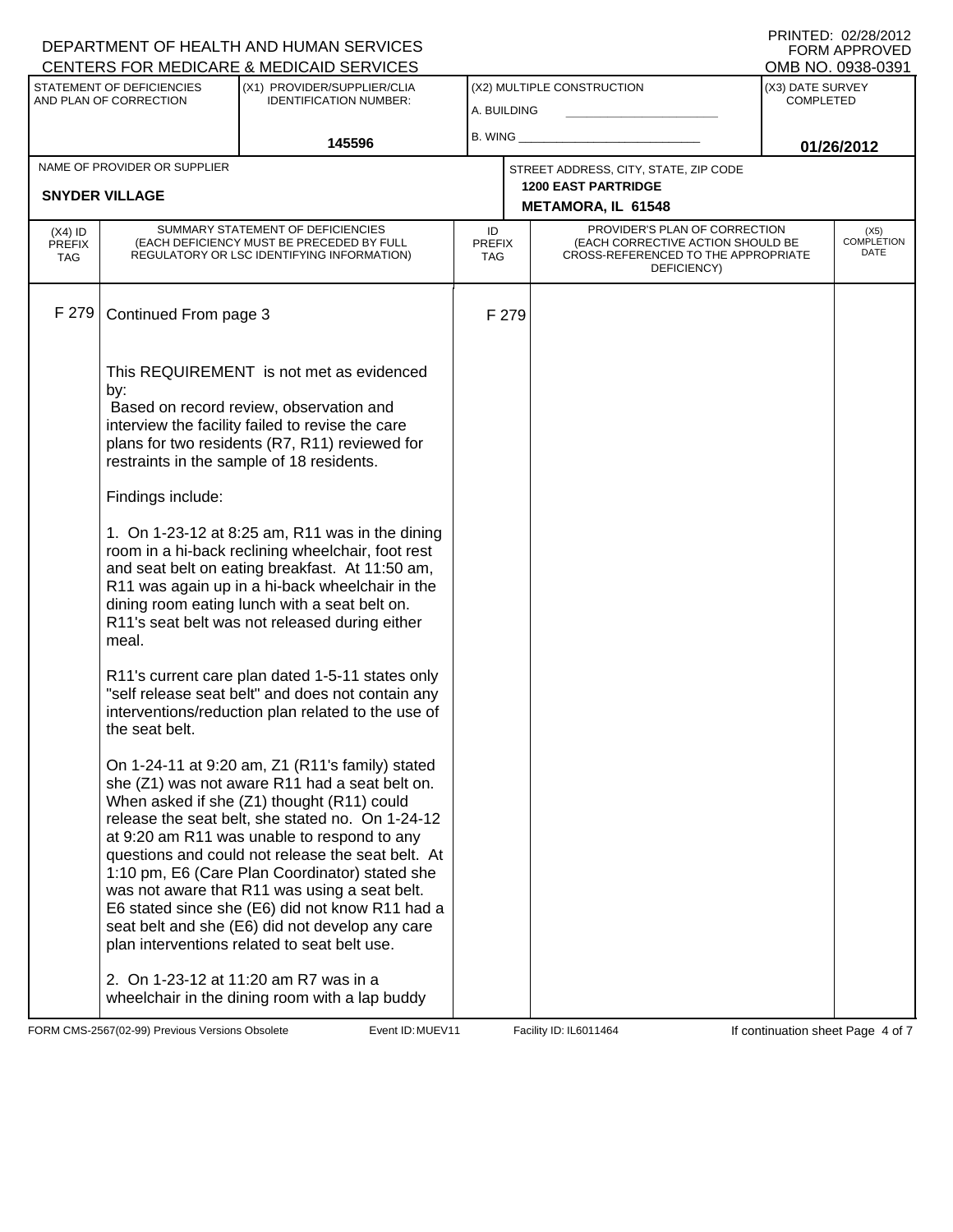## A. BUILDING (X1) PROVIDER/SUPPLIER/CLIA IDENTIFICATION NUMBER: STATEMENT OF DEFICIENCIES AND PLAN OF CORRECTION (X3) DATE SURVEY COMPLETED FORM APPROVED<br>OMB NO. 0938-0391 (X2) MULTIPLE CONSTRUCTION B. WING **\_\_\_\_\_\_\_\_\_\_\_\_\_\_\_\_\_\_\_\_\_\_** CENTERS FOR MEDICARE & MEDICAID SERVICES **145596 01/26/2012 METAMORA, IL 61548** NAME OF PROVIDER OR SUPPLIER STREET ADDRESS, CITY, STATE, ZIP CODE **SNYDER VILLAGE 1200 EAST PARTRIDGE** PROVIDER'S PLAN OF CORRECTION (EACH CORRECTIVE ACTION SHOULD BE CROSS-REFERENCED TO THE APPROPRIATE DEFICIENCY) (X5) COMPLETION DATE ID PREFIX TAG (X4) ID PREFIX TAG SUMMARY STATEMENT OF DEFICIENCIES (EACH DEFICIENCY MUST BE PRECEDED BY FULL REGULATORY OR LSC IDENTIFYING INFORMATION) F 279 Continued From page 4 F 279 on. E5 (Alzheimer Unit Coordinator) provided the care plan for R7 on 1-25-12 at 11:15 am. E5 stated she had forgotten to put the use of the lap buddy on R7's care plan and just (1/25/12) updated the care plan to include the use of the lap buddy. Facility "Physical Restraint" policy revised 1-1-12 states "...Resident must be assessed by licensed staff and the need for restraint determined... Record this on care plan...Type of restrain, Duration of use, Circumstances under which restraint may be used." F 334 483.25(n) INFLUENZA AND PNEUMOCOCCAL IMMUNIZATIONS The facility must develop policies and procedures that ensure that -- (i) Before offering the influenza immunization, each resident, or the resident's legal representative receives education regarding the benefits and potential side effects of the immunization; (ii) Each resident is offered an influenza immunization October 1 through March 31 annually, unless the immunization is medically contraindicated or the resident has already been immunized during this time period; (iii) The resident or the resident's legal representative has the opportunity to refuse immunization; and (iv) The resident's medical record includes documentation that indicates, at a minimum, the following: (A) That the resident or resident's legal representative was provided education regarding the benefits and potential side effects of influenza immunization; and F 334

FORM CMS-2567(02-99) Previous Versions Obsolete MuEV11 Event ID: MUEV11 Facility ID: IL6011464 If continuation sheet Page 5 of 7

DEPARTMENT OF HEALTH AND HUMAN SERVICES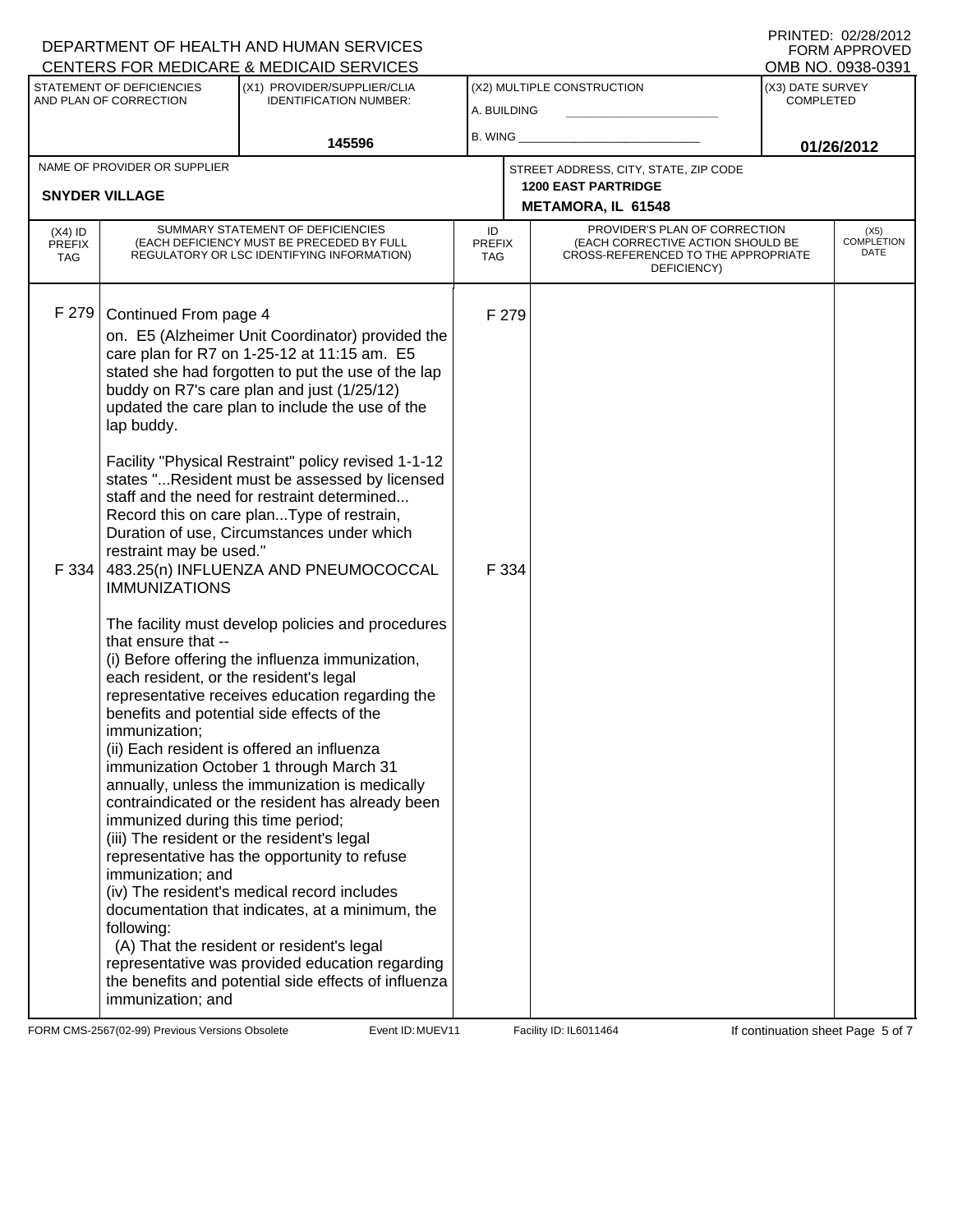## DEPARTMENT OF HEALTH AND HUMAN SERVICES

|                                                     |                                                                                                                                                                                                                                                                                                                   | CENTERS FOR MEDICARE & MEDICAID SERVICES                                                                                                                                                                                                                                                                                                                                                                                                                                                                                                                                                                                                                                                                                                                                                                                                                                                                                                                                                                                                                                                                                                                                                                                                                                                 |                            |       |                                                                                                                          |                                      | OMB NO. 0938-0391                 |
|-----------------------------------------------------|-------------------------------------------------------------------------------------------------------------------------------------------------------------------------------------------------------------------------------------------------------------------------------------------------------------------|------------------------------------------------------------------------------------------------------------------------------------------------------------------------------------------------------------------------------------------------------------------------------------------------------------------------------------------------------------------------------------------------------------------------------------------------------------------------------------------------------------------------------------------------------------------------------------------------------------------------------------------------------------------------------------------------------------------------------------------------------------------------------------------------------------------------------------------------------------------------------------------------------------------------------------------------------------------------------------------------------------------------------------------------------------------------------------------------------------------------------------------------------------------------------------------------------------------------------------------------------------------------------------------|----------------------------|-------|--------------------------------------------------------------------------------------------------------------------------|--------------------------------------|-----------------------------------|
| STATEMENT OF DEFICIENCIES<br>AND PLAN OF CORRECTION |                                                                                                                                                                                                                                                                                                                   | (X1) PROVIDER/SUPPLIER/CLIA<br><b>IDENTIFICATION NUMBER:</b>                                                                                                                                                                                                                                                                                                                                                                                                                                                                                                                                                                                                                                                                                                                                                                                                                                                                                                                                                                                                                                                                                                                                                                                                                             | A. BUILDING                |       | (X2) MULTIPLE CONSTRUCTION                                                                                               | (X3) DATE SURVEY<br><b>COMPLETED</b> |                                   |
|                                                     |                                                                                                                                                                                                                                                                                                                   |                                                                                                                                                                                                                                                                                                                                                                                                                                                                                                                                                                                                                                                                                                                                                                                                                                                                                                                                                                                                                                                                                                                                                                                                                                                                                          |                            |       |                                                                                                                          |                                      |                                   |
|                                                     |                                                                                                                                                                                                                                                                                                                   | 145596                                                                                                                                                                                                                                                                                                                                                                                                                                                                                                                                                                                                                                                                                                                                                                                                                                                                                                                                                                                                                                                                                                                                                                                                                                                                                   | B. WING                    |       |                                                                                                                          |                                      | 01/26/2012                        |
| NAME OF PROVIDER OR SUPPLIER                        |                                                                                                                                                                                                                                                                                                                   |                                                                                                                                                                                                                                                                                                                                                                                                                                                                                                                                                                                                                                                                                                                                                                                                                                                                                                                                                                                                                                                                                                                                                                                                                                                                                          |                            |       | STREET ADDRESS, CITY, STATE, ZIP CODE                                                                                    |                                      |                                   |
|                                                     | <b>SNYDER VILLAGE</b>                                                                                                                                                                                                                                                                                             |                                                                                                                                                                                                                                                                                                                                                                                                                                                                                                                                                                                                                                                                                                                                                                                                                                                                                                                                                                                                                                                                                                                                                                                                                                                                                          |                            |       | <b>1200 EAST PARTRIDGE</b>                                                                                               |                                      |                                   |
|                                                     |                                                                                                                                                                                                                                                                                                                   |                                                                                                                                                                                                                                                                                                                                                                                                                                                                                                                                                                                                                                                                                                                                                                                                                                                                                                                                                                                                                                                                                                                                                                                                                                                                                          |                            |       | METAMORA, IL 61548                                                                                                       |                                      |                                   |
| $(X4)$ ID<br><b>PREFIX</b><br>TAG                   | SUMMARY STATEMENT OF DEFICIENCIES<br>(EACH DEFICIENCY MUST BE PRECEDED BY FULL<br>REGULATORY OR LSC IDENTIFYING INFORMATION)                                                                                                                                                                                      |                                                                                                                                                                                                                                                                                                                                                                                                                                                                                                                                                                                                                                                                                                                                                                                                                                                                                                                                                                                                                                                                                                                                                                                                                                                                                          | ID<br><b>PREFIX</b><br>TAG |       | PROVIDER'S PLAN OF CORRECTION<br>(EACH CORRECTIVE ACTION SHOULD BE<br>CROSS-REFERENCED TO THE APPROPRIATE<br>DEFICIENCY) |                                      | (X5)<br><b>COMPLETION</b><br>DATE |
| F 334                                               | Continued From page 5<br>contraindications or refusal.<br>that ensure that --<br>(i) Before offering the pneumococcal<br>immunization;<br>already been immunized;<br>immunization; and<br>following:<br>pneumococcal immunization; and<br>contraindication or refusal.<br>or the resident or the resident's legal | (B) That the resident either received the<br>influenza immunization or did not receive the<br>influenza immunization due to medical<br>The facility must develop policies and procedures<br>immunization, each resident, or the resident's<br>legal representative receives education regarding<br>the benefits and potential side effects of the<br>(ii) Each resident is offered a pneumococcal<br>immunization, unless the immunization is<br>medically contraindicated or the resident has<br>(iii) The resident or the resident's legal<br>representative has the opportunity to refuse<br>(iv) The resident's medical record includes<br>documentation that indicated, at a minimum, the<br>(A) That the resident or resident's legal<br>representative was provided education regarding<br>the benefits and potential side effects of<br>(B) That the resident either received the<br>pneumococcal immunization or did not receive<br>the pneumococcal immunization due to medical<br>(v) As an alternative, based on an assessment<br>and practitioner recommendation, a second<br>pneumococcal immunization may be given after 5<br>years following the first pneumococcal<br>immunization, unless medically contraindicated<br>representative refuses the second immunization. |                            | F 334 |                                                                                                                          |                                      |                                   |

FORM CMS-2567(02-99) Previous Versions Obsolete Event ID: MUEV11 Facility ID: IL6011464 If continuation sheet Page 6 of 7